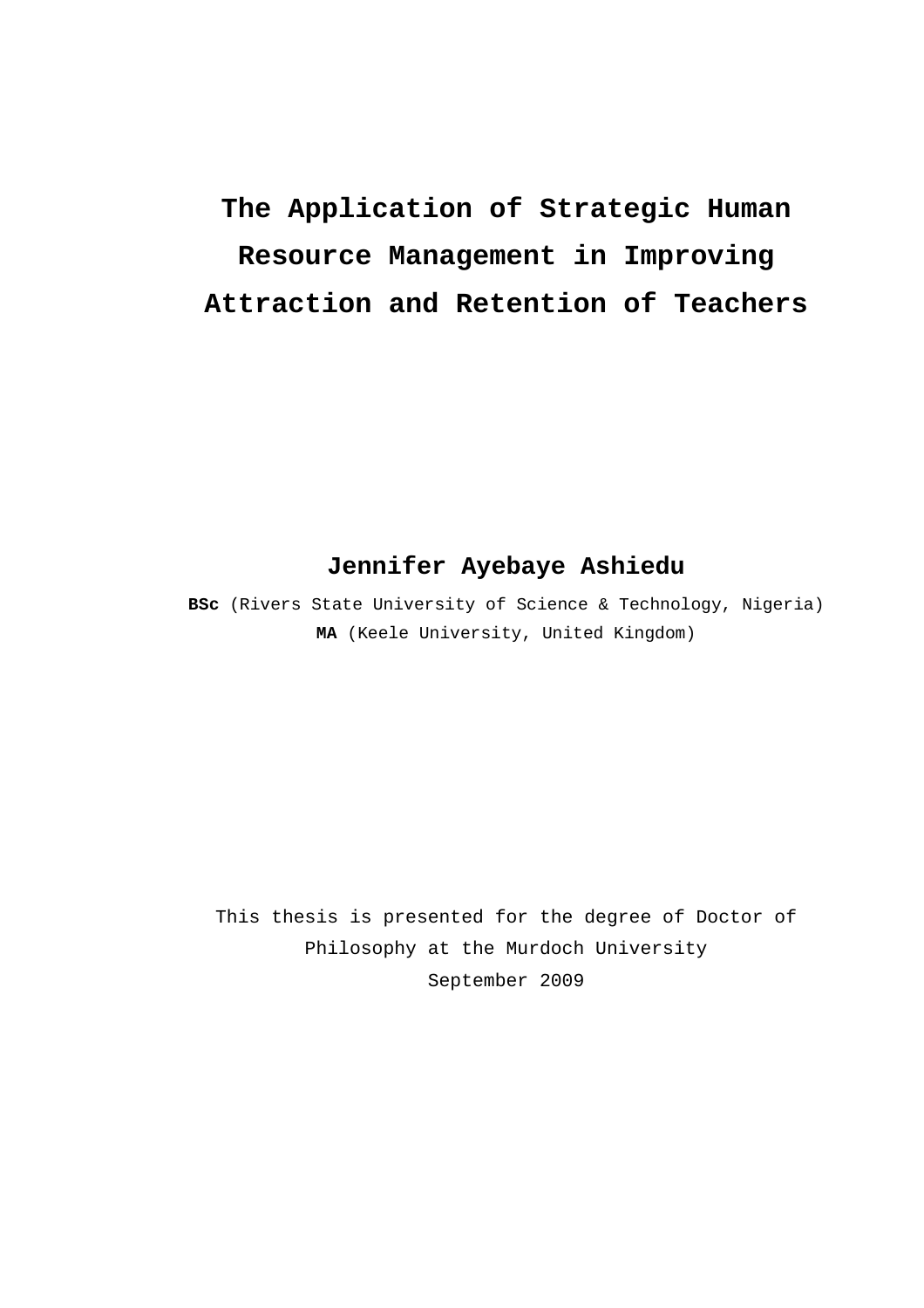I declare that this thesis is my account of my research and contains as its main content work, which has not previously been submitted, for a degree at any tertiary education institution.

 $\frac{1}{\sqrt{2}}$  ,  $\frac{1}{\sqrt{2}}$  ,  $\frac{1}{\sqrt{2}}$  ,  $\frac{1}{\sqrt{2}}$  ,  $\frac{1}{\sqrt{2}}$  ,  $\frac{1}{\sqrt{2}}$  ,  $\frac{1}{\sqrt{2}}$  ,  $\frac{1}{\sqrt{2}}$  ,  $\frac{1}{\sqrt{2}}$  ,  $\frac{1}{\sqrt{2}}$  ,  $\frac{1}{\sqrt{2}}$  ,  $\frac{1}{\sqrt{2}}$  ,  $\frac{1}{\sqrt{2}}$  ,  $\frac{1}{\sqrt{2}}$  ,  $\frac{1}{\sqrt{2}}$ 

Jennifer A. Ashiedu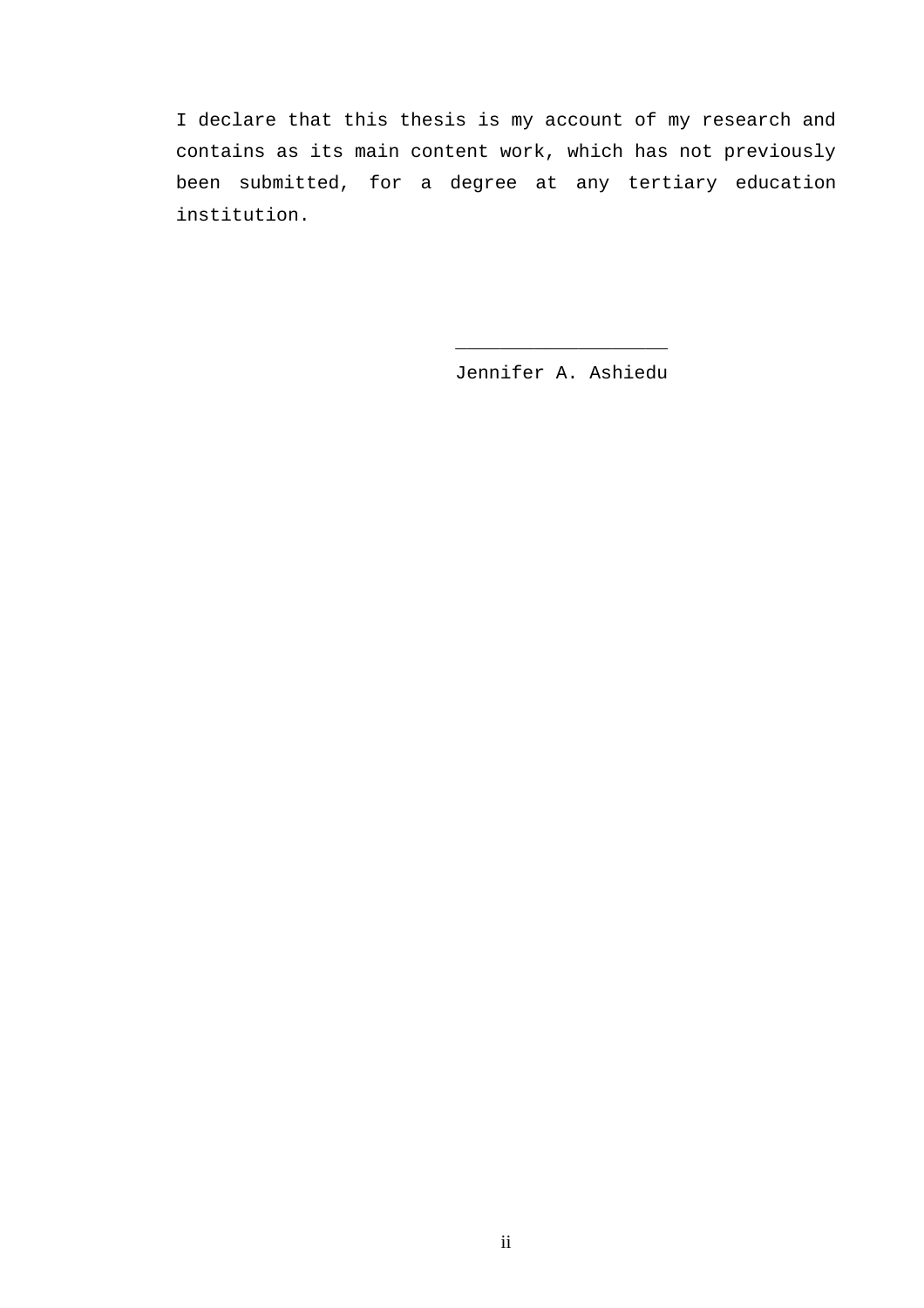## **TABLE OF CONTENTS**

| 1.1           |                                                                       |  |
|---------------|-----------------------------------------------------------------------|--|
| 1.1.1         |                                                                       |  |
| 1.1.2         | Understanding the Teacher Shortage Problem in Western Australia 6     |  |
| 1.1.3         | Attraction and Retention Strategies Currently in Place  11            |  |
| 1.1.4         | The Role of Strategic HRM in Attraction and Retention 17              |  |
| 1.2           |                                                                       |  |
| 1.3           |                                                                       |  |
| 1.4           |                                                                       |  |
| 1.5           |                                                                       |  |
| 1.6           |                                                                       |  |
|               |                                                                       |  |
| 2.1           |                                                                       |  |
| $2.2^{\circ}$ |                                                                       |  |
| 2.2.1         |                                                                       |  |
| 2.2.2         |                                                                       |  |
| 2.2.3         | Strategic Human Resource Management and Teacher Shortage 34           |  |
|               |                                                                       |  |
|               | 2.2.3.2                                                               |  |
| 2.3           | Strategic HRM Evolution - Background and Theoretical Perspectives  45 |  |
| 2.3.1         |                                                                       |  |
| 2.3.2         |                                                                       |  |
| 2.3.3         |                                                                       |  |
| 2.3.4         |                                                                       |  |
| 2.4           |                                                                       |  |
| 2.4.1         |                                                                       |  |
|               |                                                                       |  |
| 2.4.1.2       |                                                                       |  |
|               | 2.4.1.3                                                               |  |
| 2.4.2         |                                                                       |  |
| 2.5           |                                                                       |  |
| 2.5.1         |                                                                       |  |
| 2.5.2         | School Model of Strategic Human Resource Management 84                |  |
| 2.5.3         | Strategic Human Resource Management Strategies to Build a Steady      |  |
|               |                                                                       |  |
| 2.6           |                                                                       |  |
| 2.7           |                                                                       |  |
|               |                                                                       |  |
| 3.1           |                                                                       |  |
| 3.2           |                                                                       |  |
| 3.2.1         |                                                                       |  |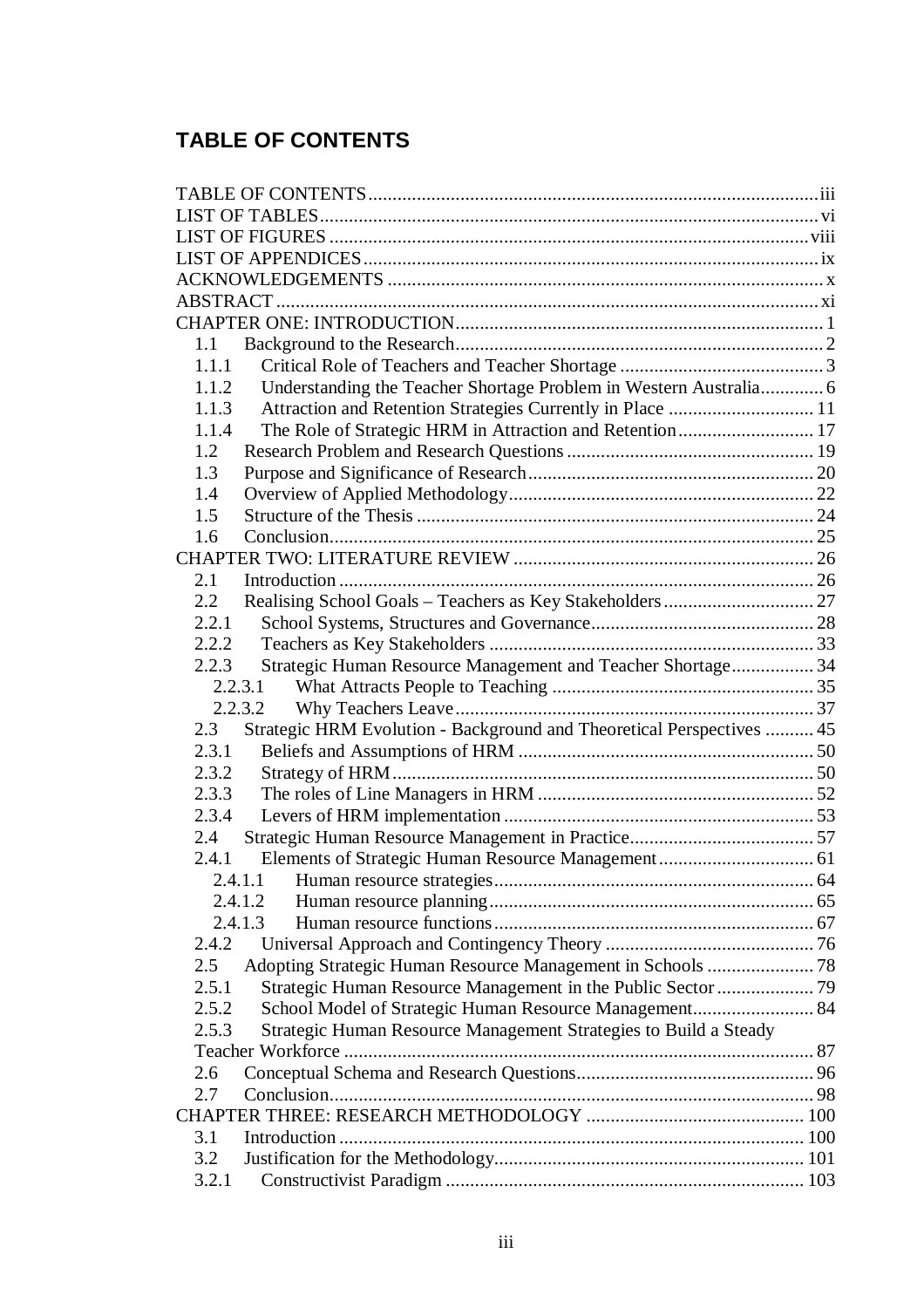| 3.2.2   |                                                                            |  |
|---------|----------------------------------------------------------------------------|--|
| 3.2.3   |                                                                            |  |
| 3.2.4   |                                                                            |  |
| 3.3     |                                                                            |  |
| 3.3.1   |                                                                            |  |
|         | 3.3.1.1                                                                    |  |
|         | 3.3.1.2                                                                    |  |
| 3.3.2   |                                                                            |  |
| 3.3.2.1 |                                                                            |  |
|         | 3.3.2.2                                                                    |  |
| 3.3.3   |                                                                            |  |
| 3.4     |                                                                            |  |
| 3.4.1   |                                                                            |  |
| 3.5     |                                                                            |  |
|         |                                                                            |  |
| 4.1     |                                                                            |  |
| 4.2     |                                                                            |  |
| 4.2.1   |                                                                            |  |
| 4.2.1.1 |                                                                            |  |
| 4.2.1.2 |                                                                            |  |
|         | 4.2.1.3                                                                    |  |
| 4.2.2   |                                                                            |  |
|         | 4.2.2.1                                                                    |  |
|         | 4.2.2.2                                                                    |  |
| 4.2.2.3 |                                                                            |  |
| 4.2.3   | Current HR Practices for Teacher Attraction/Retention  148                 |  |
|         | 4.2.3.1                                                                    |  |
|         | 4.2.3.2                                                                    |  |
|         | 4.2.3.3                                                                    |  |
| 4.2.4   | SHRM strategies to Improve Teacher Attraction / Retention  154             |  |
|         | 4.2.4.1                                                                    |  |
| 4.2.4.2 |                                                                            |  |
|         |                                                                            |  |
|         |                                                                            |  |
| 4.2.5   |                                                                            |  |
| 4.3     | Case Study A Findings: Status of SHRM Implementation 159                   |  |
| 4.3.1   |                                                                            |  |
| 4.3.2   | Status of SHRM Implementation: Detailed Case by Case Description  162      |  |
| 4.3.2.1 |                                                                            |  |
|         | 4.3.2.2                                                                    |  |
| 4.3.2.3 |                                                                            |  |
|         | 4.3.2.4                                                                    |  |
| 4.3.2.5 |                                                                            |  |
| 4.3.2.6 |                                                                            |  |
|         | 4.3.2.7                                                                    |  |
| 4.3.2.8 |                                                                            |  |
|         | 4.3.2.9                                                                    |  |
|         | 4.3.2.10                                                                   |  |
| 4.3.3   | Status of SHRM Implementation: Cross-Case Analysis  195                    |  |
| 4.3.4   |                                                                            |  |
| 4.4     | Case Study B Findings: Strategies for Teacher Attraction and Retention 200 |  |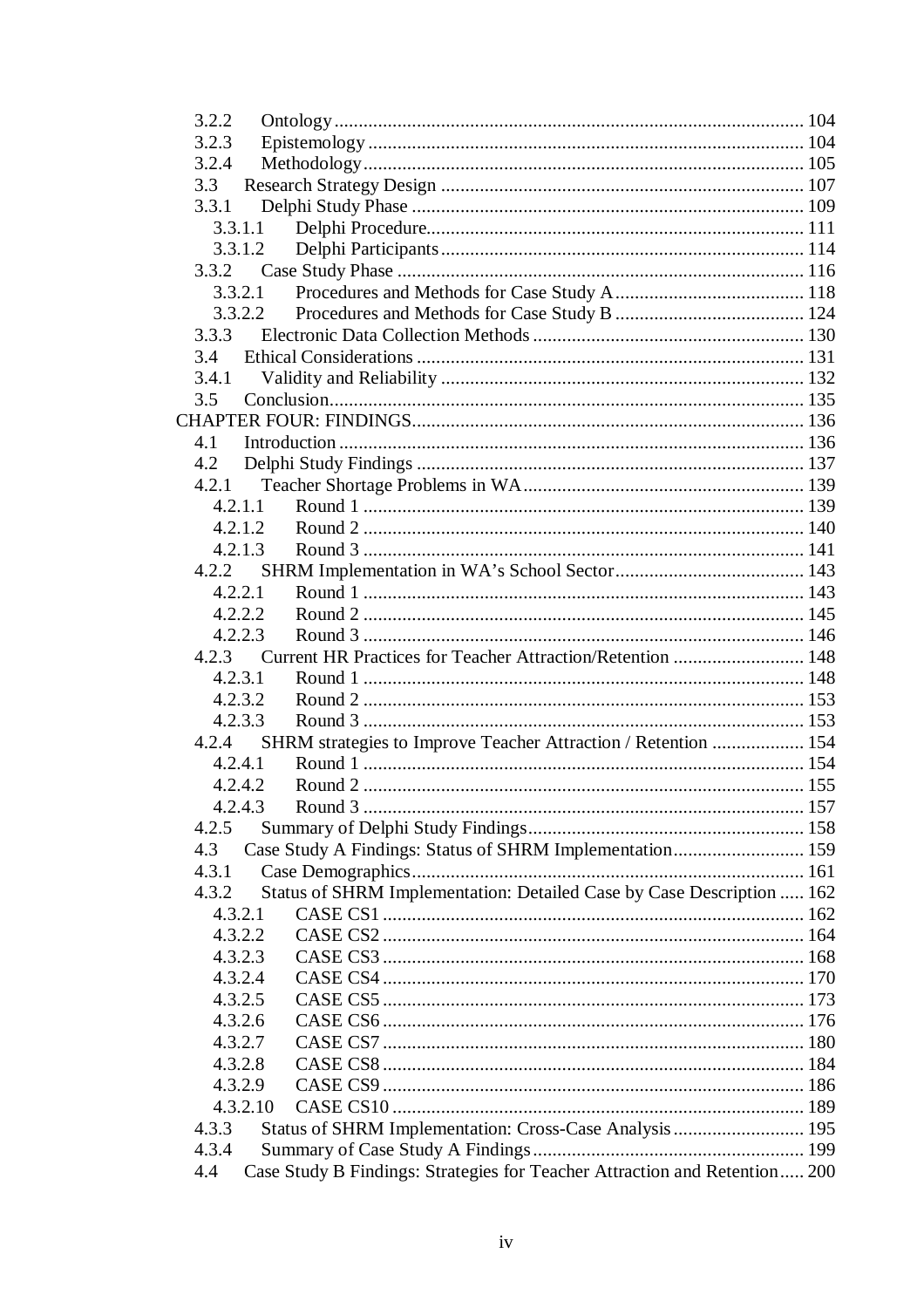| 4.4.1                                                                         |     |
|-------------------------------------------------------------------------------|-----|
| 4.4.1.1                                                                       |     |
| Current HR practices to attract and retain teachers 202<br>4.4.1.2            |     |
| 4.4.1.3                                                                       |     |
| Implication of SHRM approach to teacher attraction / retention 204<br>4.4.1.4 |     |
| 4.4.1.5                                                                       |     |
| 4.4.1.6                                                                       |     |
| 4.4.2                                                                         |     |
| 4.4.2.1                                                                       |     |
| 4.4.2.2                                                                       |     |
| Ranking of attraction and retention influencing factors 212<br>4.4.2.3        |     |
| 4.4.2.4<br>Strategies for improving teacher attraction / retention 213        |     |
| 4.4.3                                                                         |     |
| 4.4.3.1                                                                       |     |
| 4.4.3.2                                                                       |     |
| Strategies for improving attraction and retention  221<br>4.4.3.3             |     |
| 4.4.3.4                                                                       |     |
| Additional strategies for improving attraction/retention 226<br>4.4.3.5       |     |
| 4.4.4                                                                         |     |
| 4.5                                                                           |     |
|                                                                               |     |
| 5.1                                                                           |     |
| 5.2                                                                           |     |
| 5.2.1                                                                         |     |
| 5.2.2                                                                         |     |
| 5.2.3                                                                         |     |
| 5.2.4                                                                         |     |
| Overall Level of SHRM Implementation in Schools 240<br>5.2.5                  |     |
| 5.3                                                                           |     |
| 5.3.1<br>Appraisal and Performance Management Strategies  250                 |     |
| 5.3.2                                                                         |     |
| 5.3.3                                                                         |     |
| 5.3.4                                                                         |     |
| 5.4                                                                           |     |
| 5.5                                                                           |     |
| 5.5.1                                                                         |     |
| 5.5.2                                                                         |     |
| 5.6                                                                           |     |
|                                                                               |     |
|                                                                               | 289 |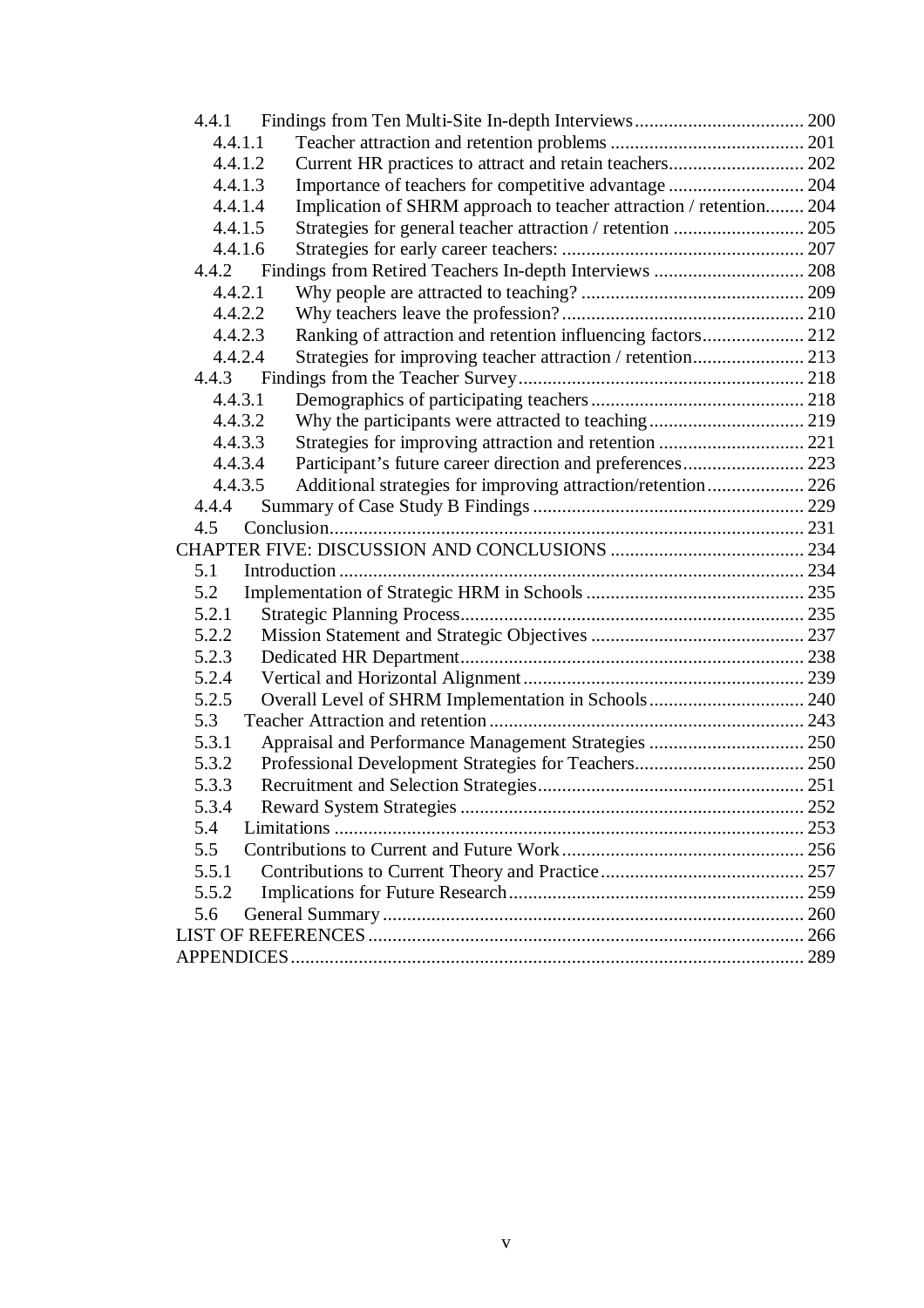## **LIST OF TABLES**

| Table 3.1: Delphi Study Participants and Study Criteria Expectations  114             |
|---------------------------------------------------------------------------------------|
|                                                                                       |
|                                                                                       |
| Table 3.4: Retired Teachers Interview Participants and Response Dates 127             |
|                                                                                       |
| Table 4.1: Question 1 Response Distribution in Percentages and Mean Scores 140        |
| Table 4.2. Variation in Attraction and Retention Problems by School Sector 142        |
| Table 4.3: Question 2 Response Distribution in Percentages and Mean Scores 144        |
| Table 4.4: Question 3 Response Distribution in Percentages and Mean Scores 152        |
| Table 4.5: Ranking of Attraction/Retention Influencing Factors 154                    |
| Table 4.6: Question 4 Response Distribution in Percentages and Mean Scores 155        |
| Table 4.7: List of Suggested Strategies to Improve Attraction/Retention  156          |
|                                                                                       |
| Table 4.9: Evidence of Mission Statement and Strategic Objectives  196                |
|                                                                                       |
|                                                                                       |
|                                                                                       |
|                                                                                       |
|                                                                                       |
| Table 4.15: Strategies to Improve General Attraction / Retention  205                 |
| Table 4.16: Strategies to Improve Attraction / Retention of Early Career Teachers 207 |
|                                                                                       |
|                                                                                       |
| Table 4.19: Reasons 20 – 30 Year old Participants were Attracted to Teaching  221     |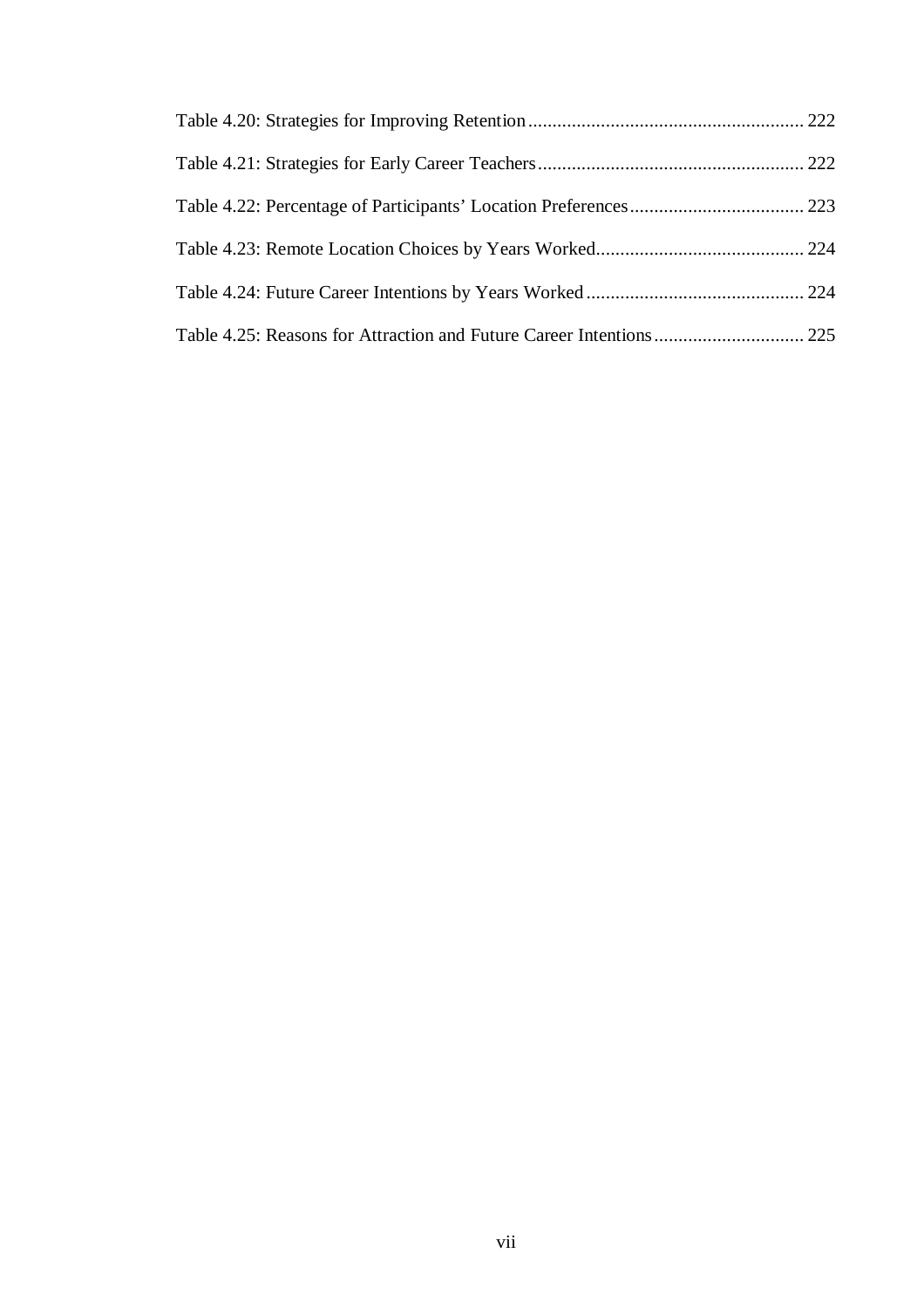### **LIST OF FIGURES**

| Figure 2.3: Proposed School Model of Strategic Human Resource Management 85 |  |
|-----------------------------------------------------------------------------|--|
|                                                                             |  |
|                                                                             |  |
|                                                                             |  |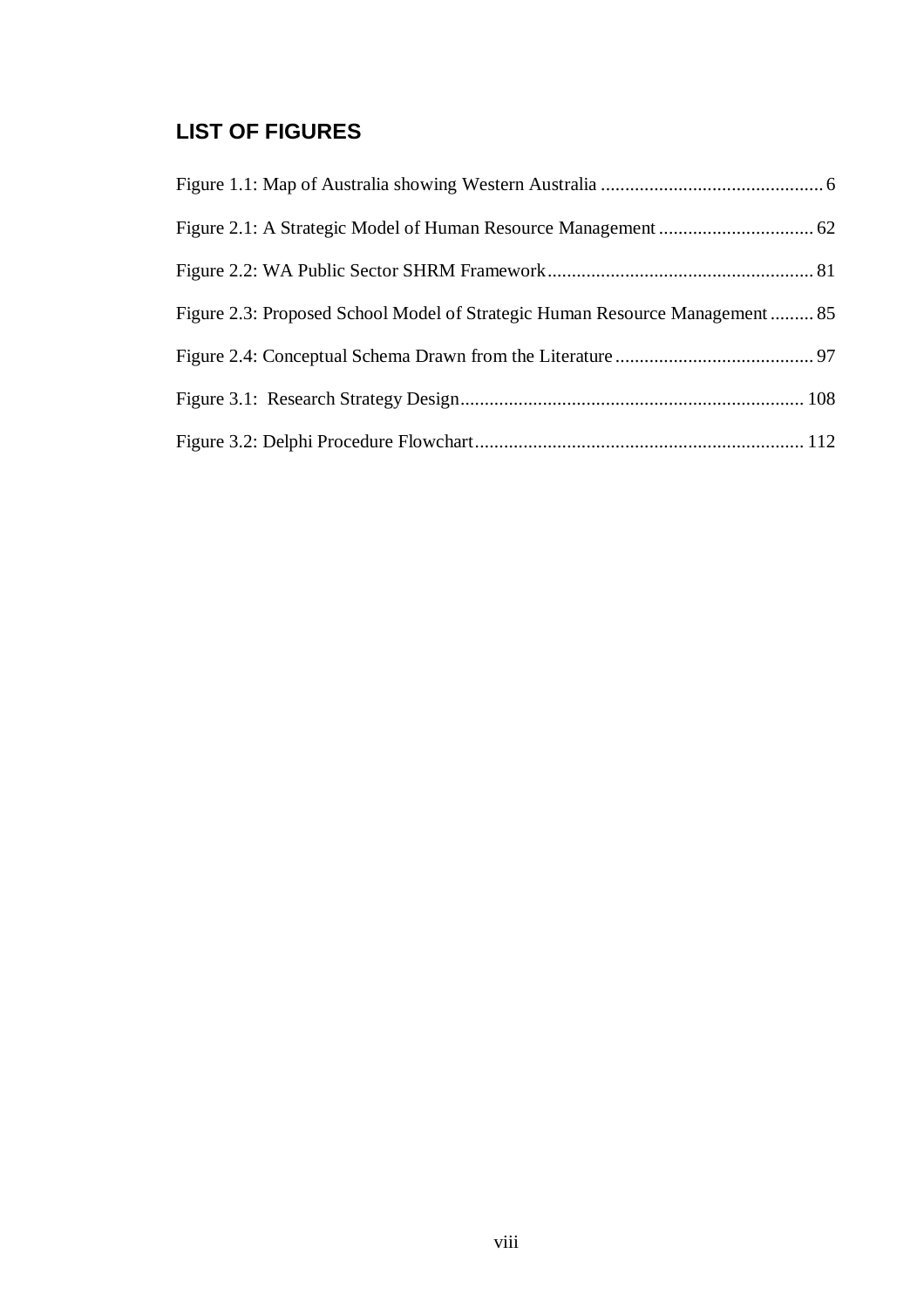#### **LIST OF APPENDICES**

- Appendix 3.1: Delphi Study Cover letter and Round 1 Questions
- Appendix 3.2: Delphi Study Round 2 Questions
- Appendix 3.3: Delphi Study Round 3 Questions
- Appendix 3.4: Case Study A and Case study B Questions
- Appendix 3.5: Retired Teachers Electronic Interview Questions
- Appendix 3.6: Teachers Survey Questions
- Appendix 3.7: Examples of Consent Agreement Letters
- Appendix 4.1: Case Study Participants and Site Demographics
- Appendix 4.2: Retired Teachers Demographics
- Appendix 4.3: Teachers Survey Participants' Demographics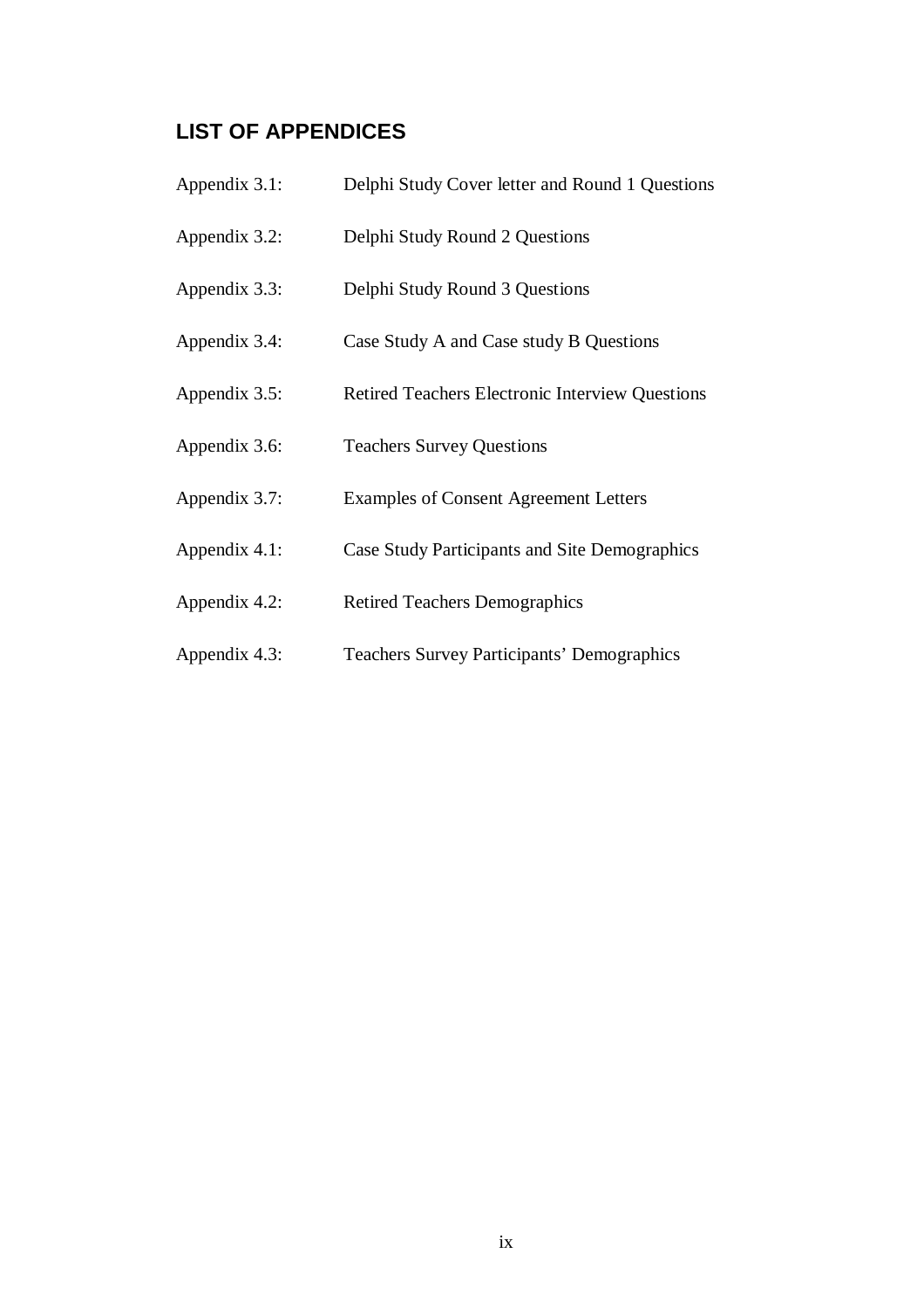#### **ACKNOWLEDGEMENTS**

My profound gratitude goes to my supervisors - Dr. Brenda Scott-Ladd and Associate Professor Lanny Entrekin for making this research a reality. Thank you for your effort, support and guidance during the different phases of this study. You have been good mentors all through this period of my career development. I am also indebted to Murdoch University, which provided assistance through numerous seminars and workshops.

 I would like to acknowledge and thank the various school organisations, directors, human resource managers or officers, principals, as well as the current and retired teachers who participated in the various aspects of the study. Your contributions led to the overall success of the research.

 I must also acknowledge my appreciation of the support given by colleagues and friends, for their time, advice and encouragement during this period. Thank you Gloria Oraekwuotu for the strength you gave when it mattered and Zhenyu Zhang for helping out with technical support when faced with Endnote and computing challenges.

Lastly, I am immensely grateful for the patience, love and support from my children - Precious, Praise, Princeton, Prisca and my husband Rufus Ashiedu for putting up with me during those long and unending years of thesis writing. Prisca, mum is home now to play Maths Puzzles and Word Games. God bless you all.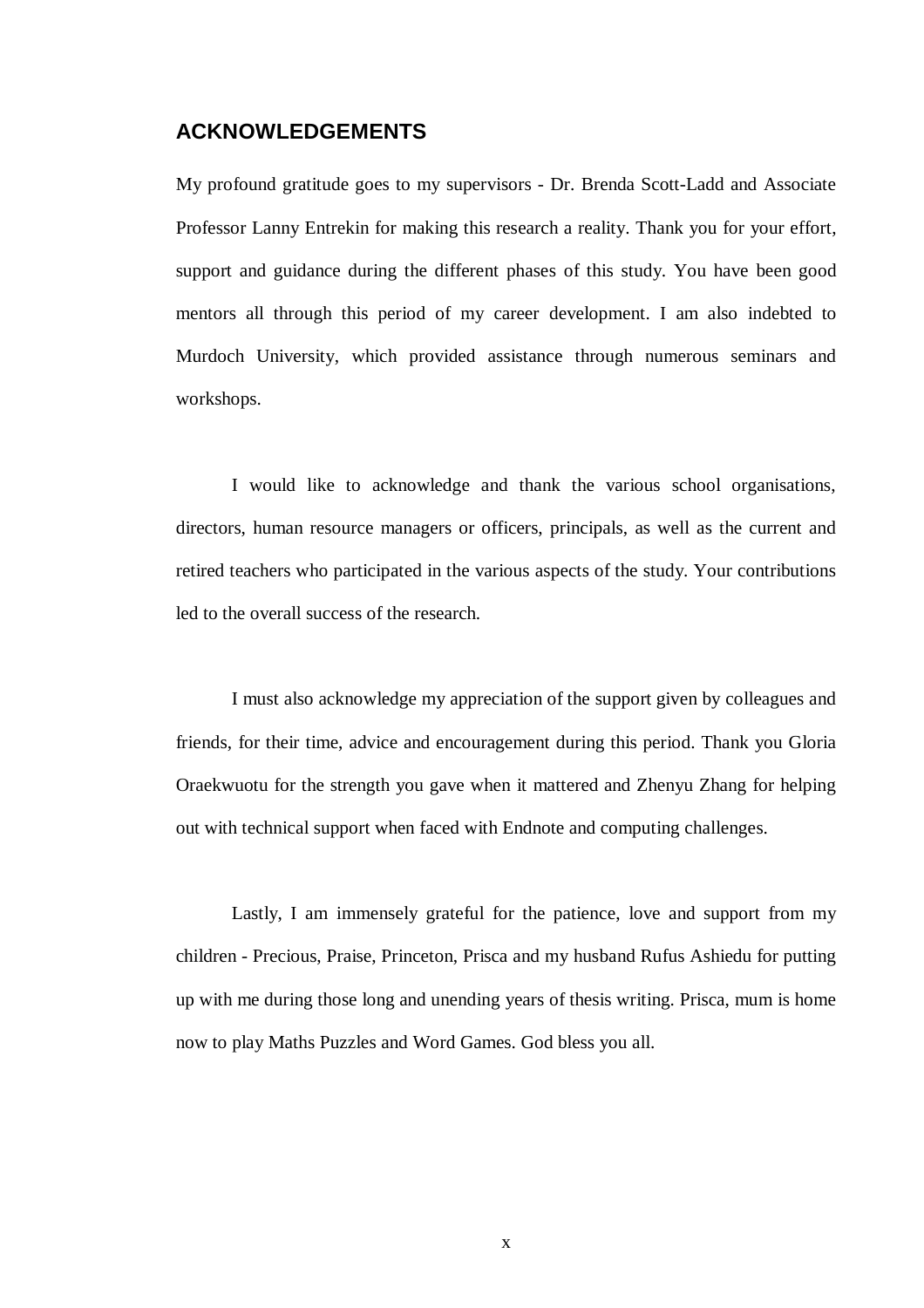#### **ABSTRACT**

Many industries have successfully linked human resource functions and strategic management processes to provide competitive advantage, improved performance and quality of work life (Lansbury 2003; Cascio 2006). This thesis investigates the uptake of Strategic Human Resources Management (SHRM) and whether SHRM practices can improve the attraction and retention of teachers within the school sector in Western Australia (WA). The State, like other areas worldwide, has an ageing teacher workforce and faces the threat of longer-term teacher shortages (Department of Education, Science and Training 2003) and implementing SHRM might be one way of addressing these shortages. Aligning a strategic planning process, a clear mission, strategic objectives and a dedicated Human Resources (HR) department to vertically and horizontally integrate HR functions (Tompkins, 2002) as suggested by the SHRM model, should improve teacher attraction and retention outcomes.

This multi-method qualitative research used an exploratory Delphi study and two case studies. The Delphi study drew on eight participants from school agencies and academia. One case study involved principals or HR staff from the private and public school sectors; the other case study included serving and retired teachers.

Currently SHRM uptake is variable, with the strongest evidence from the larger private schools and the public sector centrally, though this was poorly devolved at the school level. The smaller private schools had the weakest evidence of SHRM uptake. Respondents agreed that SHRM could improve teacher attraction / retention by enhancing working conditions, such as appraisal and performance management, professional development, recruitment and selection, and reward. SHRM could also